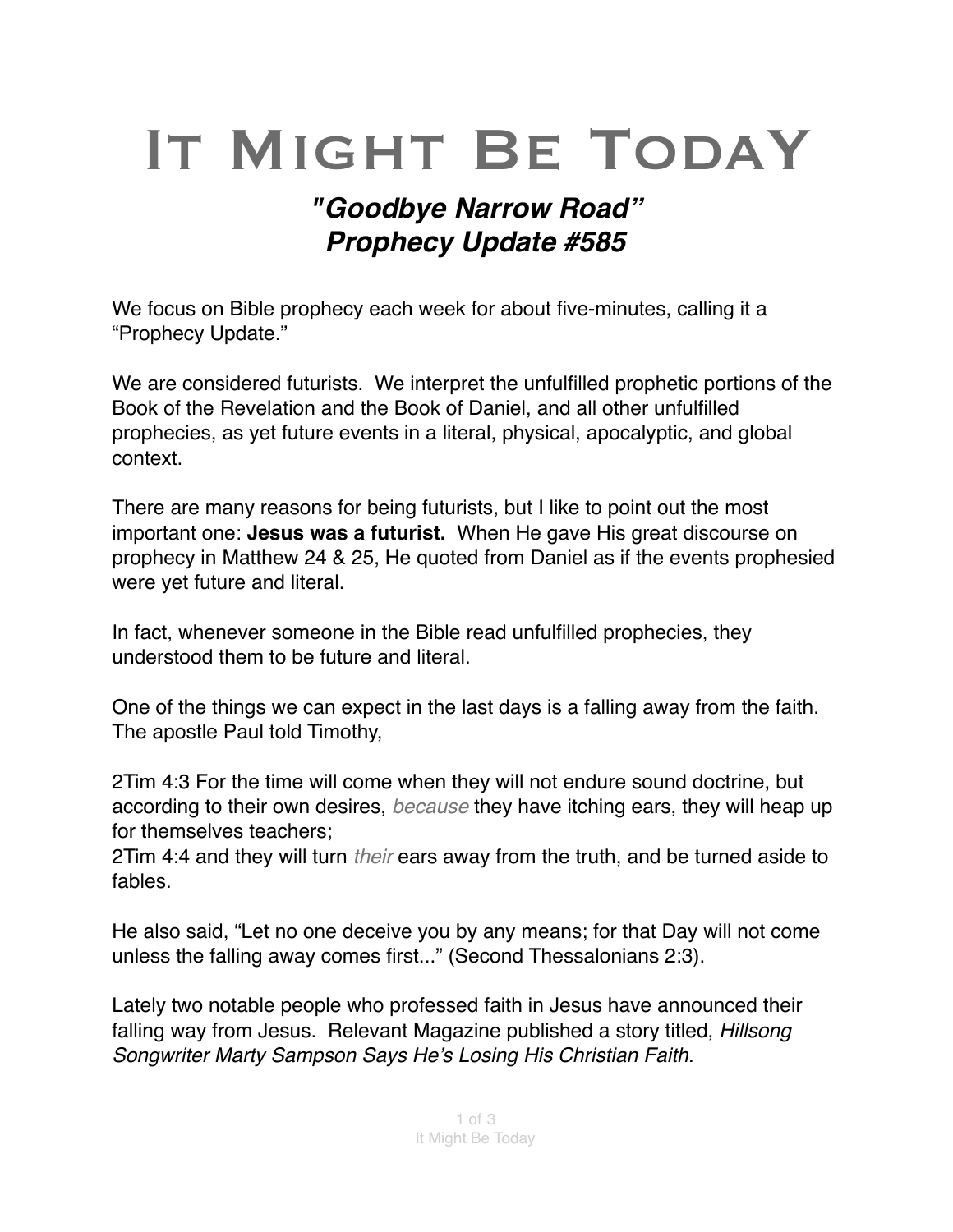## Excerpts:

Marty Sampson is a prolific worship music writer, writing and cowriting songs for Hillsong Worship, Hillsong United, Delirious and Young & Free.

Sampson took to Instagram to inform his followers [saying] "Time for some real talk. I'm genuinely losing my faith, and it doesn't bother me. Like, what bothers me now is nothing. I am so happy now, so at peace with the world. It's crazy... Christians can be the most judgmental people on the planet - they can also be some of the most beautiful and loving people. But it's not for me."

#### *[https://relevantmagazine.com/culture/hillsong-songwriter-marty-sampson-says](https://relevantmagazine.com/culture/hillsong-songwriter-marty-sampson-says-hes-losing-his-christian-faith/)[hes-losing-his-christian-faith/](https://relevantmagazine.com/culture/hillsong-songwriter-marty-sampson-says-hes-losing-his-christian-faith/)*

A bigger shock was the announcement by Joshua Harris that he no longer considers himself a Christian.

Quoting the article: "Harris shot to fame in the early 2000s with his controversial book *I Kissed Dating Goodbye* and its follow-up *Boy Meets Girl: Say Hello to Courtship.* He's also written about topics like theology and the church. In recent years he has distanced himself from *I Kissed Dating Goodbye* and announced that he had asked his publisher to discontinue it.

He and his wife are divorcing. On Instagram, Harris said, "By all the measurements I have for defining a Christian, I am not a Christian."

He went on to state, "To the LGBTQ+ community, I want to say that I am sorry for the views that I taught in my books and as a pastor regarding sexuality. I regret standing against marriage equality, for not affirming you and your place in the church, and for any ways that my writing and speaking contributed to a culture of exclusion and bigotry. I hope you can forgive me."

### *https://relevantmagazine.com/god/i-kissed-dating-goodbye-author-josh-harris-iam-not-a-christian/*

It is (sadly) to be expected from a literal, futurist reading of the Bible.

Jesus promised He'd return to rapture His church - which entails the resurrection of the dead in Christ of the Church Age, then the translation from earth to Heaven of all living believers.